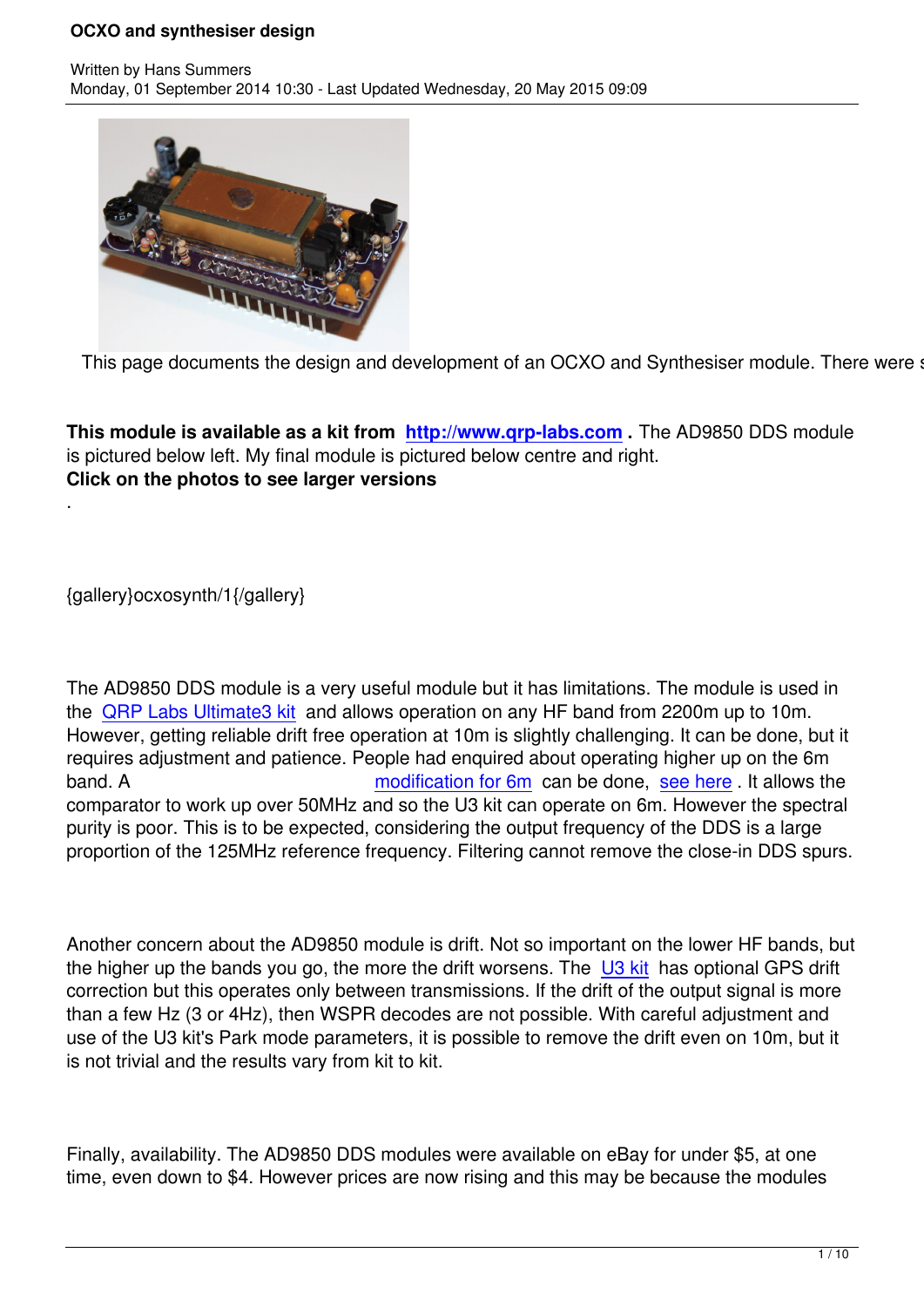Written by Hans Summers Summers Summers Summers Summers Summers Summers Summers Summers Summers Summers Summer

are running out. The module price is only a small fraction of the price of the DDS chip alone, so it is possible that the modules are built from some leftover stock, and that may run out.

Hence the desire to develop a replacement module, that may operate in the  $\overline{U3}$  kit, guarantee future supply, and enhance its capabilities. The Si5351A synthesiser chip is used in this project. It can produce up to three outputs from 8kHz to 160MHz. It's a related chip to the famous (in amateur radio circles) Si570 chip. However, it does not have an onboard cry[stal osc](ultimate3)illator as the Si570 does. This is an opportunity here, because it allows construction of an external ovenised oscillator. Additionally the Si570 is very pricey.

# **Oven Controlled Crystal Oscillator (OCXO)**

So let's start with the OCXO. These are available commercially but expect to pay many \$\$ for one. Less for second hand ones but that is not useful when we need a supply of hundreds for a kit run. Therefore, let's build our own. The performance may not be as good as a commercial one but it is possible to homebrew a good OCXO, plenty good enough for the requirements here.

The performance of an OCXO is dictated by several things, including how good the thermal characteristics of the oven are, and how good the control circuit. The quality of the crystal is important too, but in this case we're using just an ordinary common AT-cut crystal, to keep the costs down.

The photo below centre shows my oven construction. I believed it to be important to keep the oven as physically small as possible. This will minimise the time taken for the oven to reach thermal equilibrium, as well as reduce the amount of power required to heat the oven. To make the OCXO easily reproducible and inexpensive, I didn't want to include large thermal heatsinks inside the oven, or lots of insulation around it. So it's even more important to keep it small and simple, so the performance can still be reasonable. Yet, the oven should contain more than just the crystal and the heater. The other components of the oscillator are also temperature sensitive. So this oven includes the heater, crystal, temperature sensor, Colpitts oscillator transistor and associated components.

{gallery}ocxosynth/2{/gallery}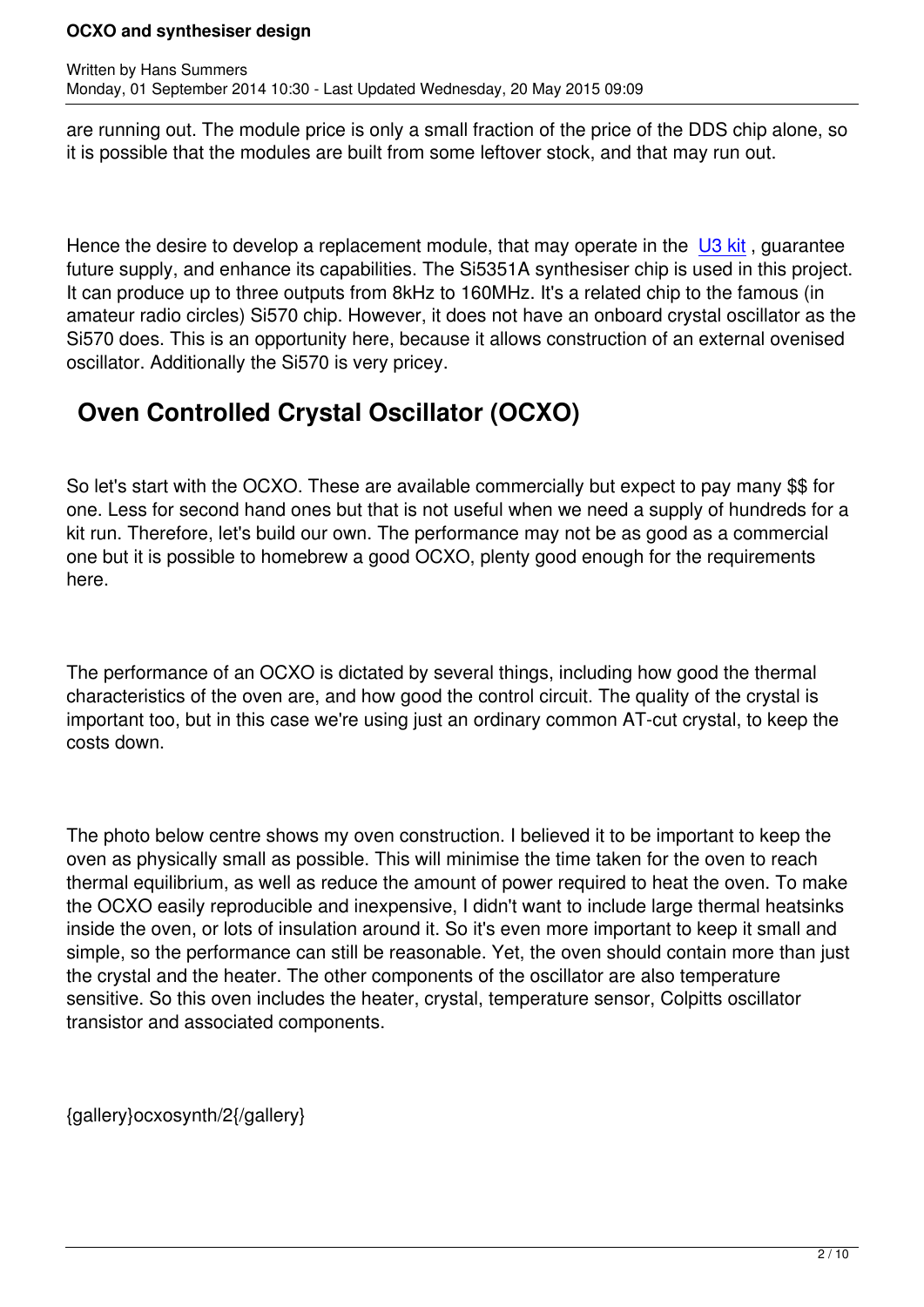The control circuit is the tricky part. In the simplest kind of control circuit, the measured temperature is just compared with the desired target temperature. Then the heater is switched on if the oven is too cold, and off if the oven gets too hot. This kind of controller is common (getting les common) in the mechanical room thermostat, or the thermostat in your kitchen oven or fridge, or the air conditioner in your home or office. The disadvantage is that the thermal mass of the oven takes time to heat and cool, and this means the temperature can vary quite considerably as the heater (or cooler) cycles on and off.

The right photograph above, shows the crystal frequency (received on an HF receiver and plotted in Argo spectrum analysis software on a laptop). The cycles of the heater on/off are very clear here. The cycle duration was around 38 seconds, of which the oven was switched on for 17 seconds and off for 21 seconds. This kind of temperature cycling would be completely unacceptable for QRSS or WSPR operation such as in the U3 kit.

So we come to proportional oven control. There are several [good](ultimate3) examples of homebrewed ovenised oscillators on the web, but two of my favourites are: Andy G4OEP, about half way down this page and Design and Design and Design and Design and Design and Design and Design and Design and Design and Design and Design and Design and Design and Design and Design and Design and Design and Design and Desig

#### M0AYF's extensive page on his QRSS ovens

. These two are my inspiration. Both of these ovens use a pro[portional controller. There](http://g4oep.atspace.com/qrss/qrss.htm)'[s a](http://g4oep.atspace.com/qrss/qrss.htm) [heater, a tempe](http://g4oep.atspace.com/qrss/qrss.htm)rature sensor, and a control circuit consisting of an op-amp with rela[tivel](http://www.qsl.net/m0ayf/Crystal-Ovens.html)y low [gain \(not an on/off comparator\). The limited ga](http://www.qsl.net/m0ayf/Crystal-Ovens.html)in of the op-amp makes it possible for the heater to be partially on. If the thermal characteristics are right, and the gain is correctly matched to them, then the proportional control circuit makes it possible to control the frequency without the characteristic "hunting" cycles of an on/off oven.

However, I wasn't quite comfortable with proportional control circuits. An ideal control circuit would maintain the oven at a constant temperature regardless of the ambient, environmental temperature. But a proportional circuit does not. The oven is kept at a reasonably constant temperature but there is still some variation, as the environmental temperature varies. Even if everything else is perfect, the circuit inherently produces an error term. To stop "hunting" oscillations, the amplifier gain needs to be low, but the lower the gain, the larger the error term becomes.

So to PID controllers (Proportional Integral Derivative) which are used in industrial automation. Surely the subject of many text books and the nightmare of Electronic Engineering students everywhere. There is plenty to read on this topic, and it seems to quickly get complicated enoug[h. Software programs are nowadays used for the](http://en.wikipedia.org/wiki/PID_controller) control logic. But here, we use a simple op-amp. The quick summary (after an awful lot of reading and research): it turns out that the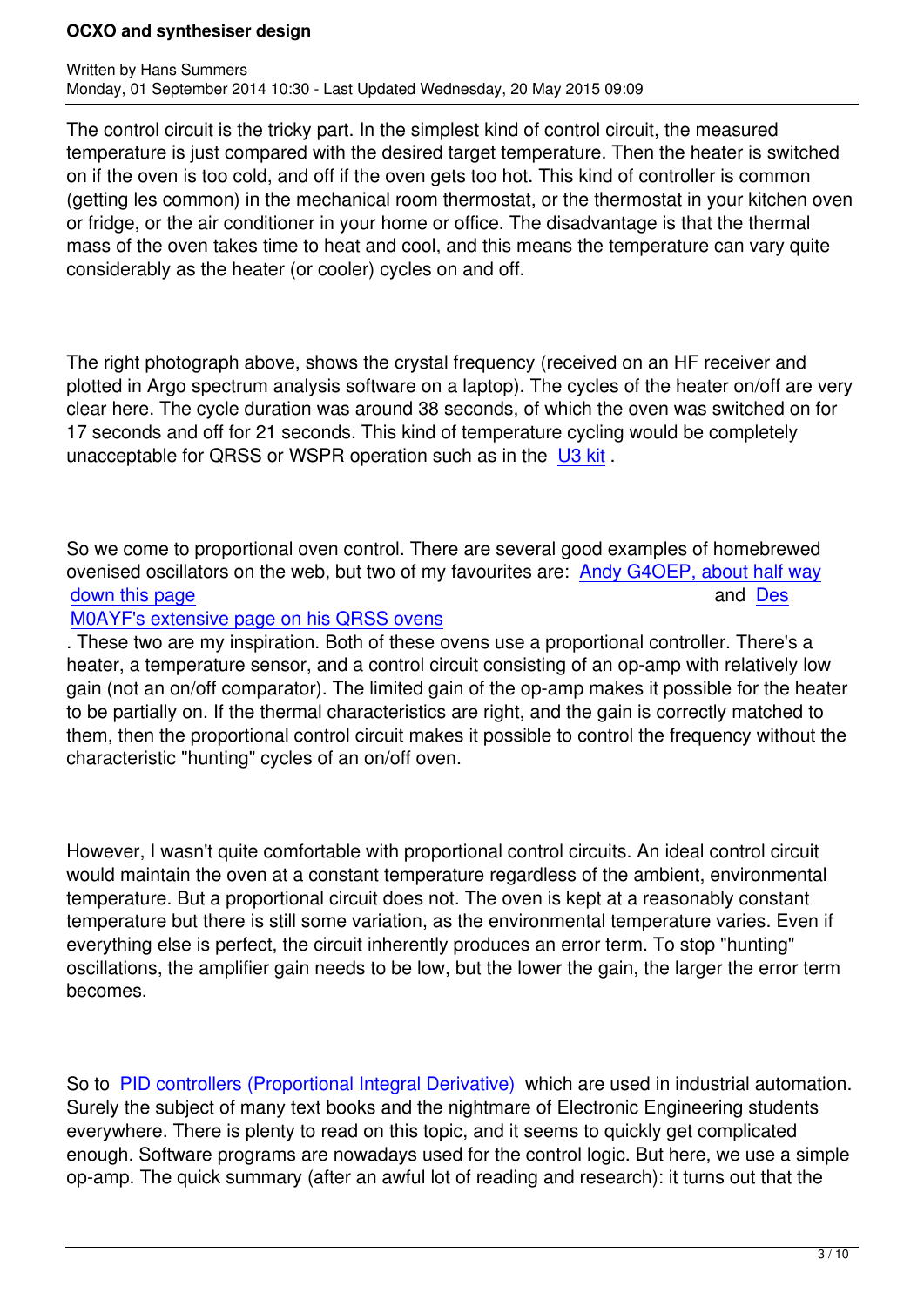#### **OCXO and synthesiser design**

"Derivative" term isn't necessary in a simple temperature controller. The "Proportional" term we have covered already, such as in the circuits above. Best of all, the "Integral" term can be implemented simply by putting a capacitor in the feedback loop of the op-amp; and the "Integral" term removes the error that is inherent in "Proportional" only circuits. Simple and neat, and does everything we need!

So the circuit diagram of my first Oven, is shown in the left of those three images above, and shown again right here below.

{gallery}ocxosynth/2{/gallery}

I used a 10MHz crystal in this development oven. The heater is a single BS170 MOSFET, a device with a maximum power dissipation of 830mW. To save space and keep things simple, the BS170 is connected directly across the 5V supply so it is the entire heating element (no resistors). 830mW is enough to heat this oven from room temperature to the set point, but in the final version I used two BS170 to widen the operating range. The temperature sensor is a BC547 transistor. A 10K trimmer potentiometer sets the operating point (temperature) of the oven. The arrangement is actually a bridge circuit that should theoretically make it relatively insensitive to supply voltage variation; and the less sensitivity you have to anything, surely the better. The use of a TO92 transistor as heater, and another as sensor, also makes a nice easy compact mechanical construction with the crystal (HC49/4H low profile 10MHz crystal) sandwiched between the two, as shown on the diagram. The oscillator is a usual Colpitts followed by another buffer stage. The "oven" was just made from PCB stock cut and soldered to the required box shape.

The behaviour of the oven is shown using the frequency plots below, with different size of capacitor in the feedback loop. From left to right: 100uF, 220uF, 33uF and 47uF. In all the graphs, the vertical lines are spaced at 1 minute intervals. It can be seen that the 33uF capacitor is too small, the oven temperature (indicated by the plotted frequency) is oscillating slowly. The 47uF capacitor also shows oscillations but they die out gradually over time. The 100uF capacitor is pretty nice, in the initial aggressive heating of the oven from cold, there is some overshoot but everything stabilises fast. To allow some safety margin, 220uF seems a good value. It takes longer for the oven to settle but in practice temperature variation is not likely to be extreme and we don't need a very fast initial readiness from switch-on with a cold oven.

{gallery}ocxosynth/3{/gallery}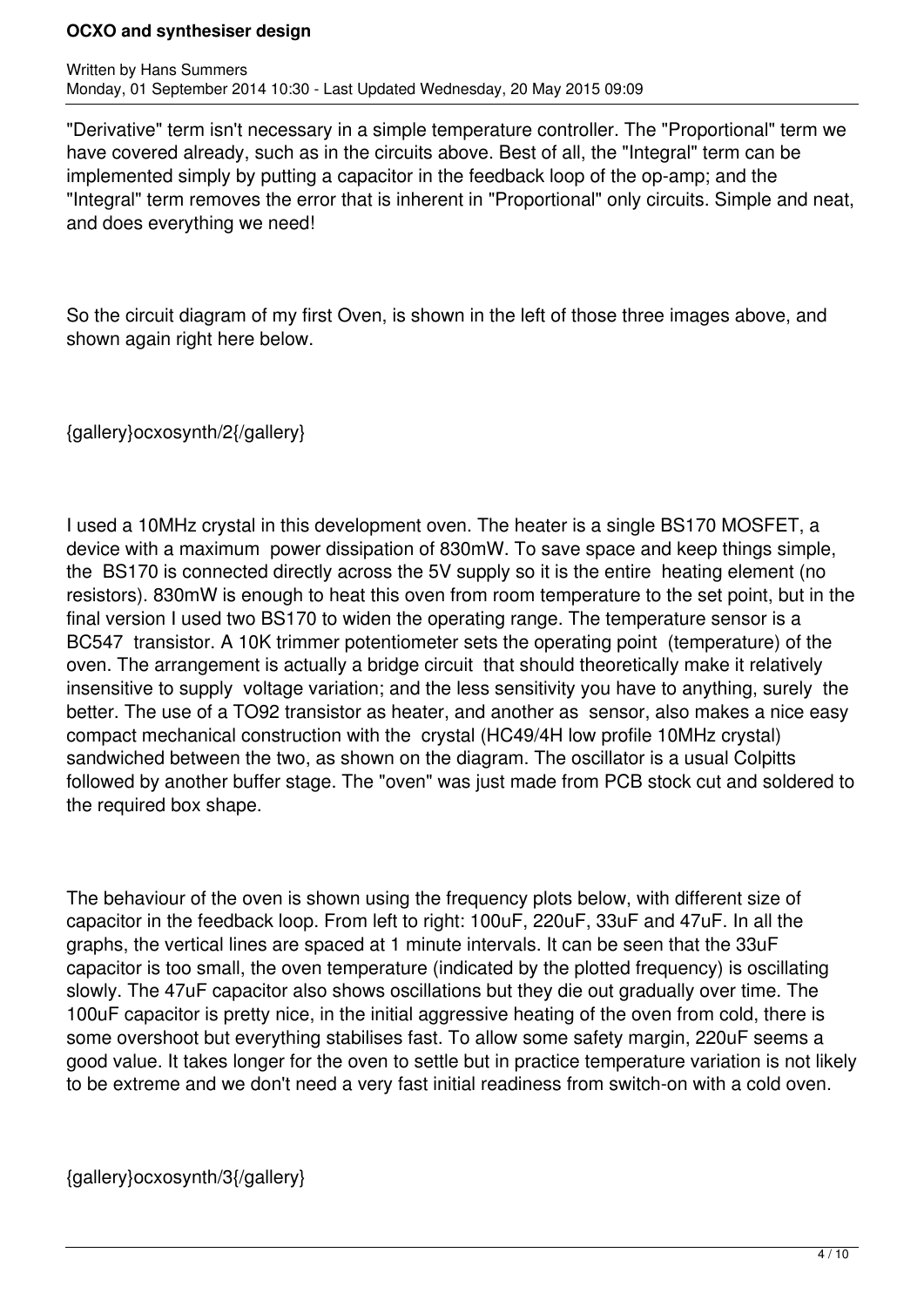That's all very encouraging, so now to turn this into an actual kit product, needs a PCB. The PCB design is shown below left.

{gallery}ocxosynth/4{/gallery}

Written by Hans Summers Summers Summers Summers Summers Summers Summers Summers Summers Summers Summers Summer

The PCB is about 4 x 3 inches and it is designed to be broken up into 16 smaller PCB's. The main PCB for constructing the circuit is a little larger than the AD9850 DDS module, but it still fits comfortably in the U3 kit. The other 15 PCB's make up three 5-sided boxes, the 6'th side of each, is the main circuit PCB. The three boxes are the top and bottom half of the oven enclosure itself, and then a large box to go over the entire module and give an extra level of thermal insulation. Th[e PCB](ultimate3) box design is carefully done so that they have copper covering inside and out, which are insulated from each other, where the "insulation" is the fibreglass of the PCB itself. It's simple but elegant, and it works well.

The circuit diagram (upper right) is similar to the development oven, this time however two BS170 are used as the heater element, in order to leave some safety margin and also allow operation in cold weather without risking burning up a single BS170. In the circuit, the resistors around the op-amp are scaled up by 10, and the capacitor is scaled down by a factor of 10. The main reason for this was physical size of the capacitor, which could not be fit inside the box otherwise. To make the module compatible with the  $\bigcup$ 3 kit the dimensions of the board are strictly limited, and the height of the components above the board cannot exceed 8.4mm. Scaling the components allowed the use of a 22uF capacitor which fits in the available space.

The circuit includes two LM317Z voltage regulators, to provide some isolation against external 5V supply voltage variation, and because the Si5351A is a 3.3V device. The circuit also includes two I2C level converters, to convert between 3.3V at the Si5351A and 5V in the control circuit, assumed to be the U3 kit 's AVR processor.

Now the first results are sh[own be](ultimate3)low, these use a 47uF tantalum capacitor in the feedback loop, because Tantalum's have a much lower leakage (higher leakage resistance) compared to standard electrolytic capacitors, and I worried that leakage resistance would impair the purity of the PI control circuit and increase the control error. In these charts the OCXO has a 25MHz crystal as reference for the Si5351A which is set for 10MHz (actually a little over 10MHz). The Si5351A output is beat against my 10MHz frequency reference which actually doesn't have a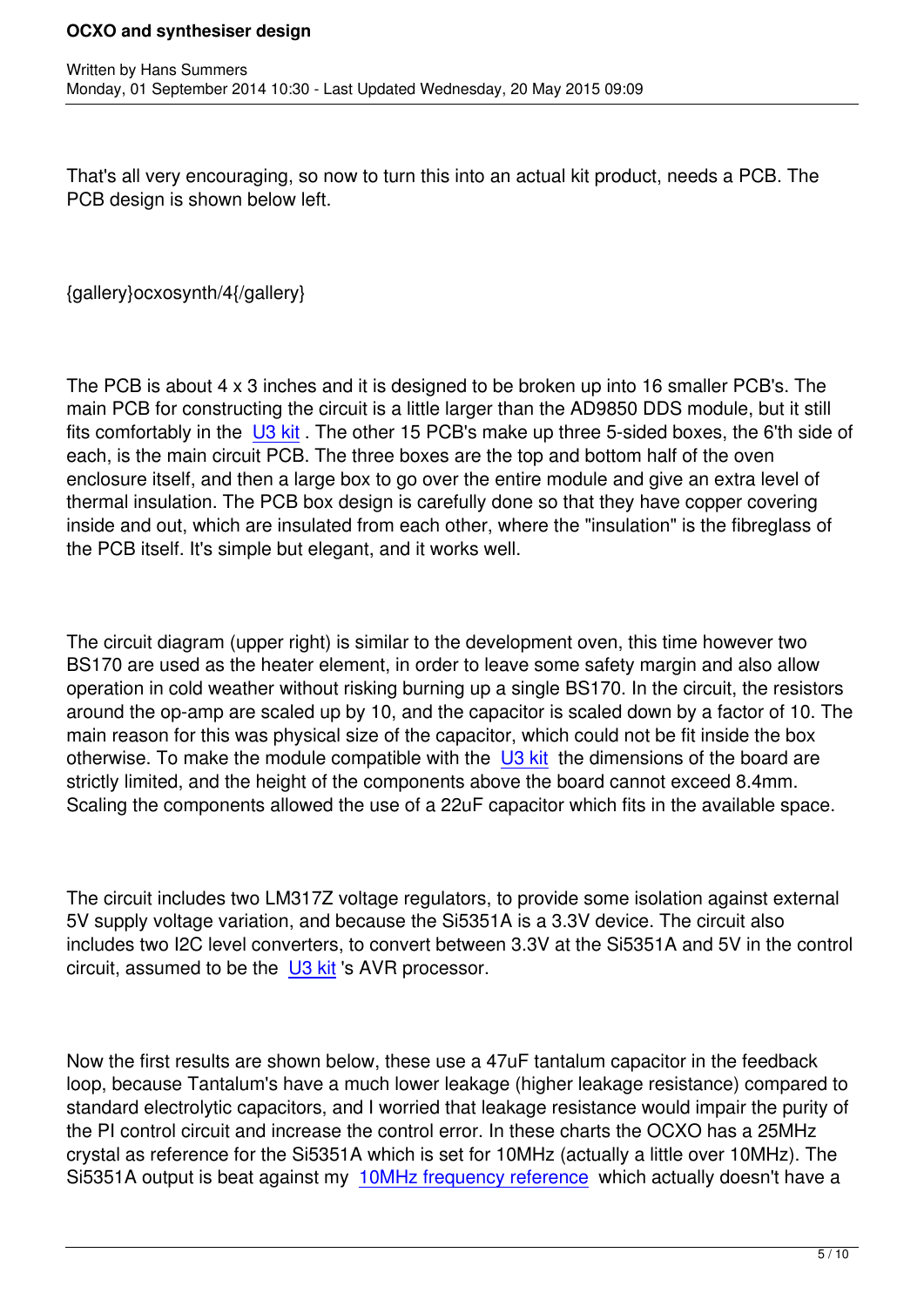#### **OCXO and synthesiser design**

GPS connected at the moment, but the important thing is that it is highly stable with a good commercial 10MHz OCXO inside. The "beating" mixer is just two diodes, pretty simple. The audio is fed into the laptop and processed in Argo.

{gallery}ocxosynth/5{/gallery}

The centre chart shows a frequency vs ambient temperature plot over the range 0 to 30C. This was obtained with the use of the kitchen freezer and a large block of polystyrene, with temperature measurement in an Altoids tin using an TMP36 temperature sensor. The temperature sweep took about 1.5 hours and it can be reasonably assumed that the TMP36 temperature reading was representative of a state of thermal equilibrium within the tin, or at least to a reasonable approximation. The frequency change is 100Hz with the oven switched off. With the oven on, and the temperature set to something just over 40C, the frequency variation is only 3Hz over the same temperature range.

The right chart shows the frequency change from switch-on, as the oven heats up from room temperature to its operating set point; on the same chart the heater current (right axis). You can see that an initial surge of current heats the oven then it settles down to a steady value.

On the left, a chart of heater current vs temperature. As you'd expect, the colder ambient temperature requires a greater heater current to heat the oven. The heat loss is supposed to be proportional to temperature, which I remember from my student days. So we expect, and obtain, a nice straight line. Extrapolation of the straight line to the X-axis would show us the set temperature of the oven.

There followed after this, a great many experiments and long slow patient temperature runs in the freezer. The laptop power supply gets hot and was used for the initial heating to 30C, before putting the setup in the polystyrene and the kitchen freezer. Adjustments to the oven operating temperature were tried. Different capacitor values were tried.

A 2.2M resistor was placed in parallel with the capacitor, to simulate an increase in leakage, probably an unrealistically high capacitor leakage, in fact. Interestingly, the 2.2M leakage did make the oven performance much worse (making it more like the Proportional-only controller), but in the error was in the opposite direction to the error that seems to occur even with the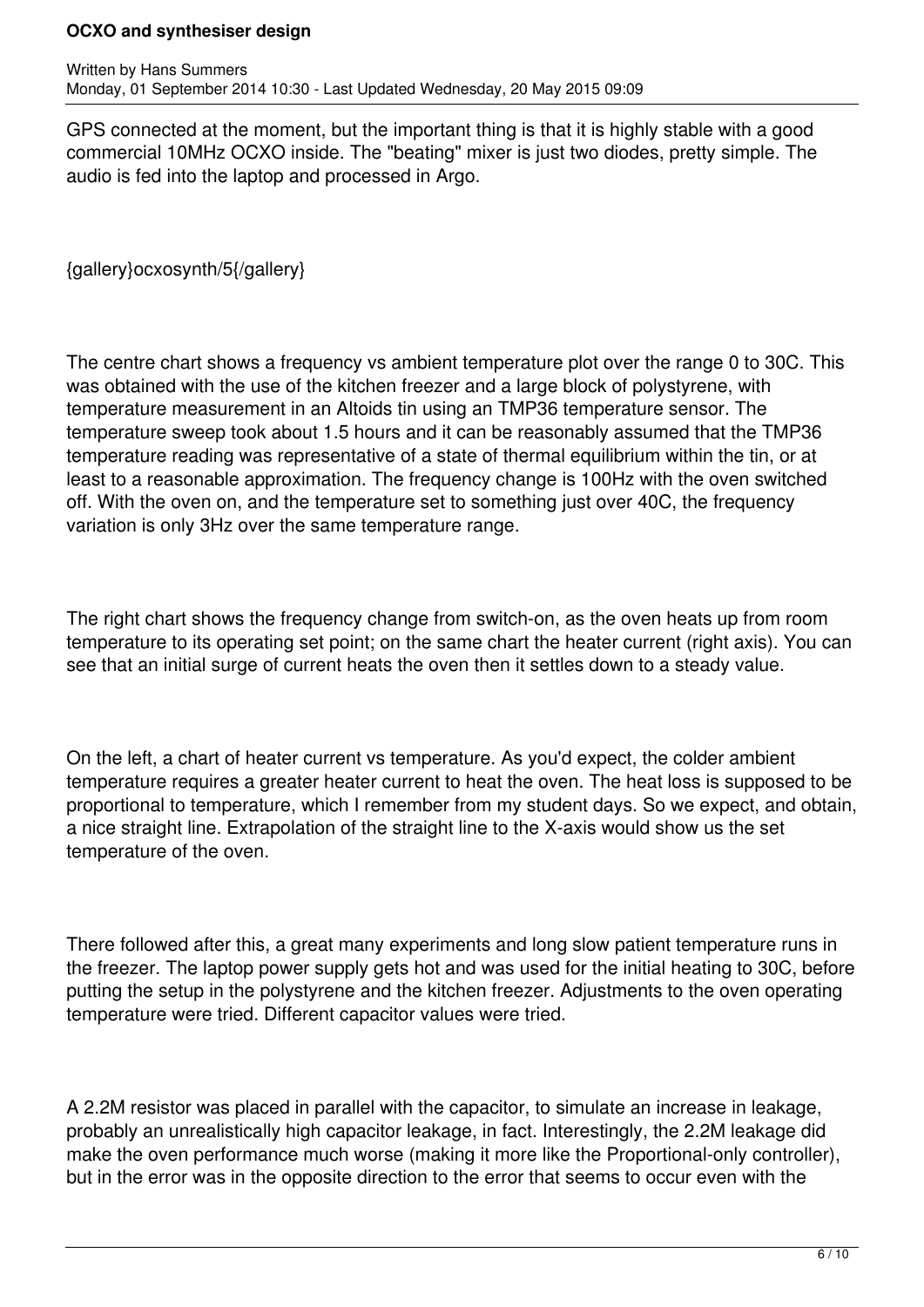#### **OCXO and synthesiser design**

tantalum capacitor. The conclusion is that something else is causing the error. But this is not really a surprise - many parts of the circuit are outside the oven and who knows what their effect is - including the voltage regulators, the resistors associated with them, the op-amp, and the oscillator buffer. So it appears that a little leakage would not be a bad thing, there is some cancellation of errors; which led me back to try the ordinary 22uF electrolytic capacitor. This gave the best result that I was able to measure, see charts below.

{gallery}ocxosynth/6{/gallery}

The above left chart shows the frequency variation for a temperature change from 0 to 30C. The "zero frequency" point is taken to be the frequency at 25C, as an arbitrary reference. The straight line between 6C and 14C is not because there are no measurements in that interval: there are, measurements were made every 1 minute. But the measurements really are almost all the same, hence the straight line! So between about 3C and 28C, the frequency variation is all within a 0.1Hz band. This is a band only 0.01 parts per million (ppm) wide. Really a very nice and good result, considering the simplicity of the oven circuit.

The left hand image shows the measured frequency shift characteristic of the 25MHz crystal, vs temperature. The range is -6C to +62C, which was the highest temperature I dared take the OCXO oven up to without getting uncomfortably close to the BS170's power dissipation rating. The graph shows the expected cubic curve, with turning points just below 0C and just above 40C. According to what can be gleaned from the internet, this is entirely consistent with common cheap AT-cut crystals.

The above right chart shows the current consumption (left axis) and in power consumption terms (right axis) of the oven heater, vs temperature. The range covered is -8C to +32C. A best-fit straight line is also shown on this chart, and this can be extrapolated to calculate the oven set's temperature, which turns out to be 45C.

Overall the OCXO produces an impressive result, considering the simplicity of the construction and the controller circuit. It was found to be stable at all tested temperatures from -8C to +32C. The heater power consumption is just over 1W at -8C which is well within the allowable dissipation of the two parallel BS170's which can dissipate 830mW each. For more typical ambient temperatures the heater power consumption should be less than half a watt. It should be noted that the rest of the module circuit (op-amp, temperature sensor, voltage regulators, Si5351A) consume about 27mA of current at the 5V operating voltage, in addition to the current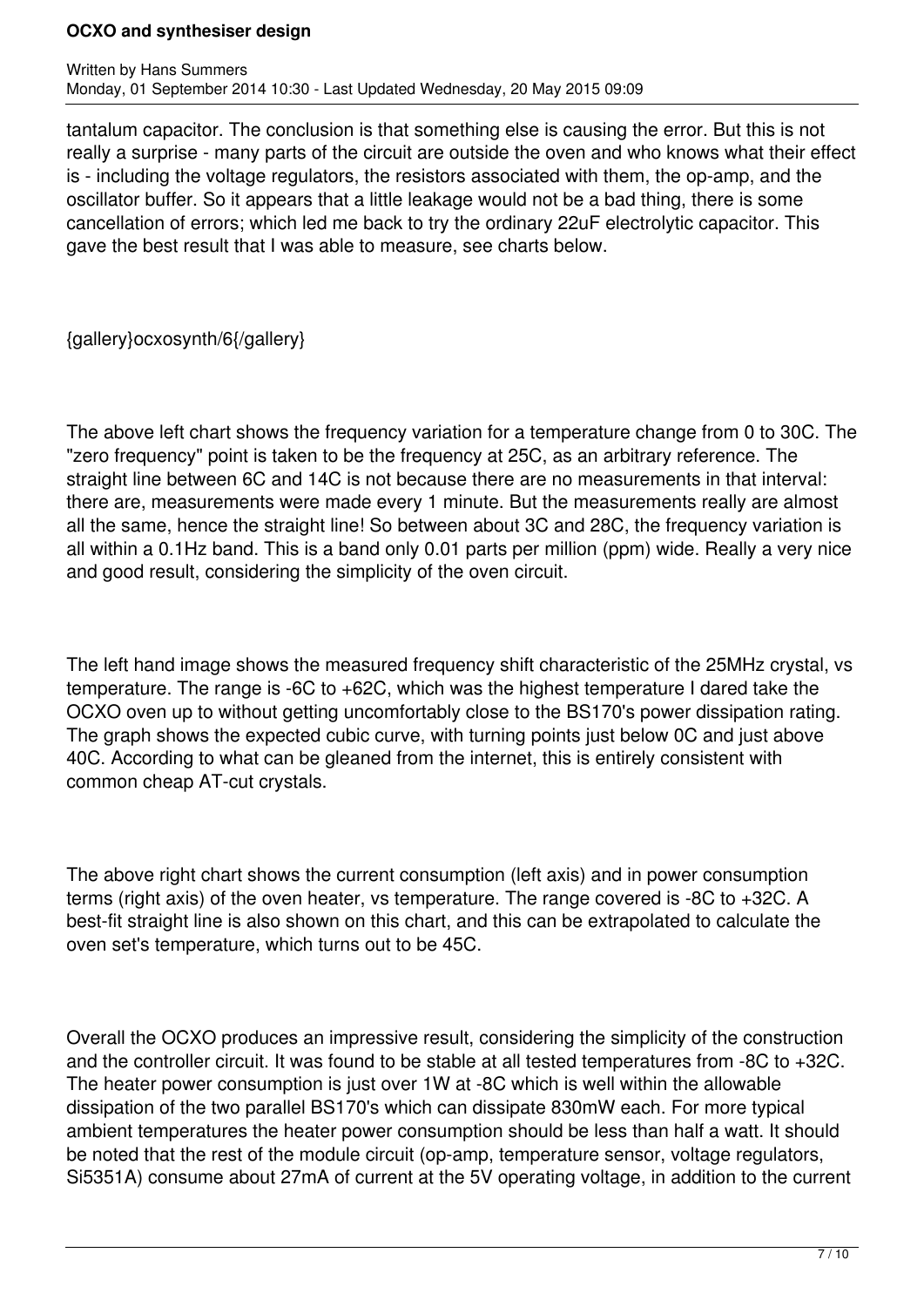consumption of the oven itself.

Written by Hans Summers Summers Summers Summers Summers Summers Summers Summers Summers Summers Summers Summer

## **Si5351A synthesiser**

Now that's the oven dealt with. The SI5351A side of things is very interesting too. This is a very neat chip, a digital PLL synthesiser, like the Si570, with three independent (almost) outputs covering 8kHz to 160MHz. The disadvantage is the tiny size, just 3 x 3mm, and its 10 pins have a spacing of only 0.5mm. Rather hard to solder.

{gallery}ocxosynth/7{/gallery}

Above, here's my initial development board. It was built "ugly style" on a piece of copper PCB, which was fixed on top of a dead AD9850 DDS board that was used just for the purposes of a convenient substrate that would plug nicely into the U3 kit. Soldering 0.5mm-spaced pins on that tiny chip is not easy. The wires uses tiny individual strands from multi-core hookup wire. In this development circuit, the 27MHz reference crystal is connected directly to the Si5351A, rather than using an external oscillator as in my final [versio](ultimate3)n. I felt that the external oscillator would be an advantage because it would allow buffering between it and the Si5351A, which would further reduce any effects of variation of loading the Si5351A etc. when in an application circuit such as the U3 kit .

Now, see below, some oscilloscope photos showing the output waveform of t[he Si53](ultimate3)51A (far left) compared with the AD9850 DDS (next left) at 10.140MHz. The main noticeable difference is the amplitude, which is 5V for the DDS and 3.3V for the Si5351A.The right two photos show the 27MHz signal at each of the crystal terminals.

{gallery}ocxosynth/8{/gallery}

## **Comparison with AD9850 DDS Module**

Click here to see an extensive set of measurements. The measurements show the Si5351A Spectrum analyser output at various frequencies (always on the left, in the PDF document) and the AD9850 DDS output on the right, at various frequencies. The Si5351A in all cases produces [less spurious outputs than the AD9850. The 6m comp](images/stories/ocxosynth/SI5351A.pdf)arison is particularly interesting. Visible on the Si5351A plot, are peaks corresponding to the 20MHz system oscillator in the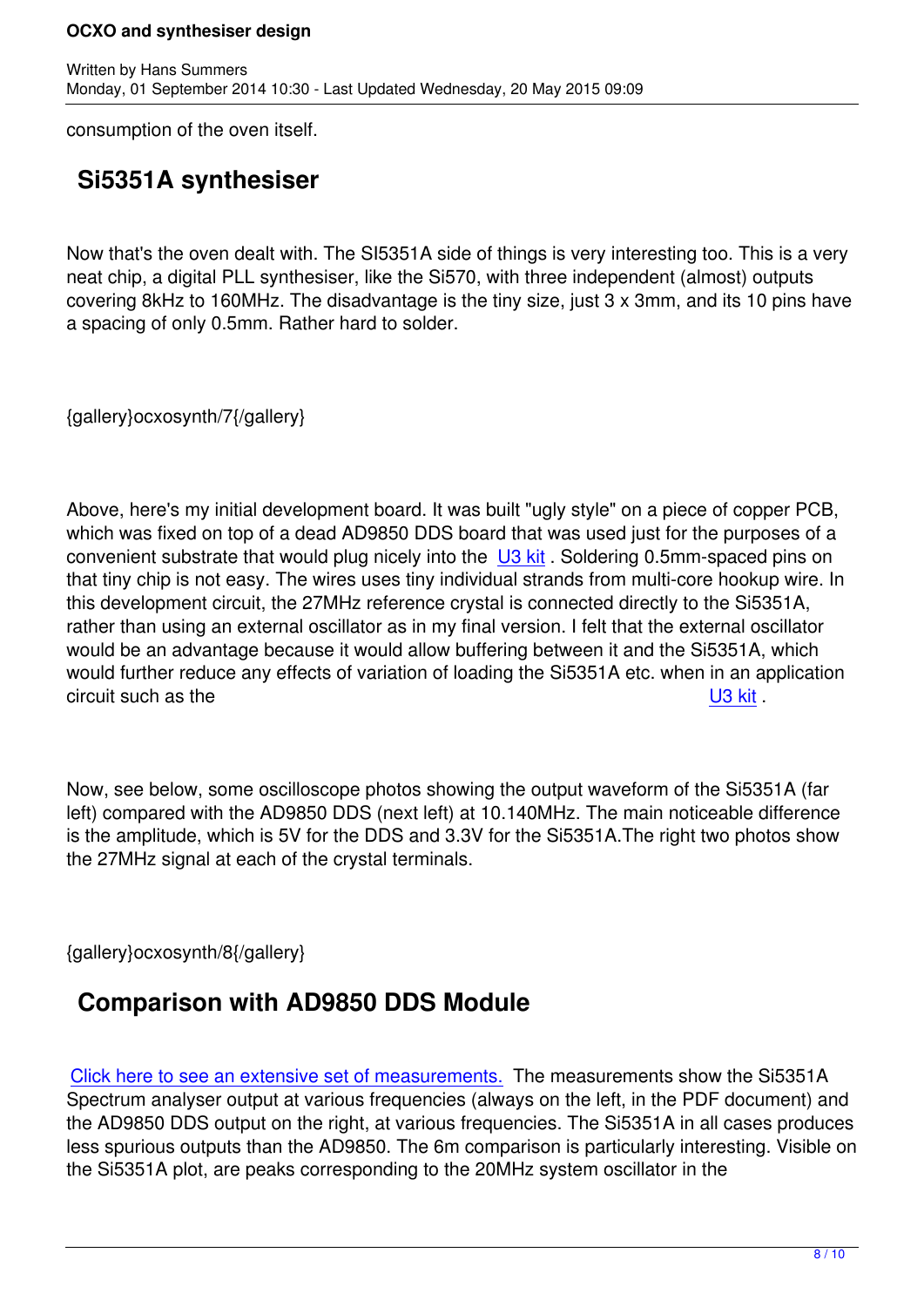#### U3 kit

and the 27MHz Si5351A reference oscillator. But certainly the Si5351A is cleaner than the AD9850 module so it will be a good improvement.

The comparison PDF document also shows a comparison of the two generators, with the U3 kit

sending "G0UPL" in FSKCW. Again, the Si5351A looks at least as good as the AD9850 DDS.

# **[O](ultimate3)[CXO/Synthesiser mo](images/stories/ocxosynth/SI5351A.pdf)dule test in a U3 kit**

The Si5351A worked (see above), and the OCXO wa[s stable a](ultimate3)nd nice, when tested individually. The critical test was, would the module work properly and well in actual use in a U3 kit? Or would the RF, and the heat from the PA transistor(s), cause the frequency to drift on key-down? The tests were carried out with a standard configuration

### U3 kit

, single BS170 PA transistor at 5V and without any heatsink, operating at 10MHz [into a](ultimate3) 47-ohm resistor connected at the board output, as dummy load.

Well, initially I found that there was a drift of about 0.4Hz (at 10MHz output) during a 2-minute key-down. However, there is about 60cm of thin hookup wire between my power supply and the the unit of the United States of the United States of the United States of the United States of the United

### 3 kit

. I wondered if the extra load of the PA during key-down would cause the v[oltage to droo](radiopsu)p a bit, altering the heating of the oven. I used a different power supply (13.8V  $\omega$  5V switched mode [supp](ultimate3)ly, followed by 7805 +5V voltage regulator) and some thicker wire. The drift in 2-minutes keydown dropped to under 0.05Hz. So indeed, power supply loading is to blame. A wire does not have zero resistance. Furthermore I then connected the PA to one power supply, and the rest of the

## U3 kit

### to the

other power supply

[, to tot](ultimate3)ally isolate them. The drift in 2-minute keydown is now unmeasurable. If there is any, it is less than the 0.01Hz resolution of Argo's peak-frequency reading.

{gallery}ocxosynth/9{/gallery}